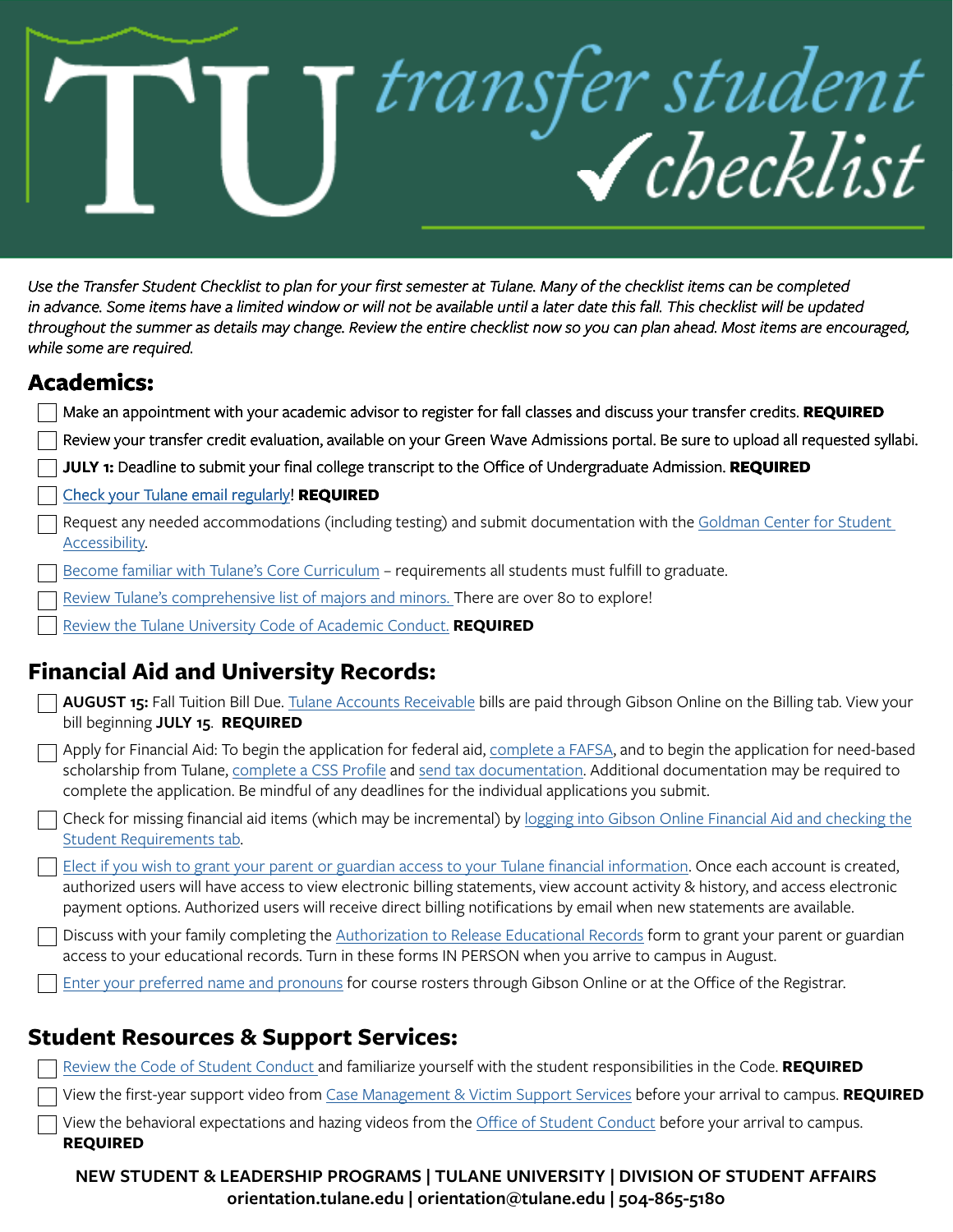# **Campus Health:**

- **JULY 15:** [Deadline to submit your immunization forms and records](https://campushealth.tulane.edu/patient-portal/immunization-compliance) to The Health Center via [Tulane's Patient Portal](https://campushealth.tulane.edu/patient-portal). **REQUIRED**
	- **AUGUST 15:** [Deadline to enroll in](https://campushealth.tulane.edu/insurance-billing/how-request-t-ship-coverage) or [opt out of](https://campushealth.tulane.edu/insurance-billing/how-opt-out-t-ship) the [Tulane-sponsored Health Insurance Plan \(T-SHIP\)](https://campushealth.tulane.edu/insurance-billing/t-ship). Students must enroll in or begin the waiver process once registered for classes. Enrollment and waiver process opens late June. **REQUIRED**

# **Housing and Residence Life:**

- **JUNE 15:** Transfer students are encouraged to apply for housing as soon as possible, with the deadline being June 15. Housing for transfer students is not guaranteed. Questions? Contact [Housing and Residence Life.](https://housing.tulane.edu/)
	- [Review the Housing and Residence Life Community Living Standards](https://housing.tulane.edu/residence-life/community-living-standards) an[d the Fall Move-In Guide](https://housing.tulane.edu/housing-logistics/move) on the HRL website.

# **Campus Services:**

- **JUNE 30:** [Sign up for your dining plan.](http://mealplan.tulane.edu/) [Review the dining plan options here.](https://diningservices.tulane.edu/my-dining-plan/dining-plans) **REQUIRED FOR SECOND-YEAR STUDENTS**
	- **JULY 8:** [Upload a photograph for your Splash Card](https://splashcard.tulane.edu/content/online-photo-submission). Check your Tulane email for instructions. **REQUIRED**
	- Check your email in August for instructions to [sign your mail contract.](https://mailservices.tulane.edu/content/student-mailing-shipping) **REQUIRED FOR RESIDENTIAL STUDENTS**
	- [Purchase a parking permit through Tulane Parking Services Office](https://campusservices.tulane.edu/departments/parking) if you will have a car on campus. [Only applies to transfer students classified as upperclassmen]

# **Orientation & Campus Involvement:**

- **JULY 15:** Deadline to complete your Student Evacuation Plan in Gibson Online so you are prepared in the event of a weather emergency. **REQUIRED**
	- **AUGUST 17:** Deadline to complete the online learning modules: Alcohol-Wise, Consent & Respect, Emergency Preparedness, Safety & Crime Prevention, EVERFI, and All-In: Tulane's Committment to Stop All Sexual Violence. **REQUIRED**

[Check out the list student organizations](http://studentorgs.tulane.edu) and [browse campus events on WaveSync.](https://tulane.campuslabs.com/engage/)

*International Students: Attend mandatory* [International Student Orientation](https://global.tulane.edu/oiss) if you are starting at Tulane this fall on a student visa, including all first-year and transfer students. Other international undergraduate students (F-1/J-1) and U.S. citizens or

permanent residents who grew up abroad are invited, but not required, to attend.

# **Lagniappe:**

| Order your textbooks through Gibson Online from the Barnes & Noble campus university bookstore once you have registered |
|-------------------------------------------------------------------------------------------------------------------------|
| for classes. You can have your books shipped home or pick them up in August.                                            |

Order your college computer and technology accessories through our on-campus computer store, [Technology Connection.](http://techconnect.tulane.edu/) Get access to educational discounts, on-site repair, and more when you purchase from Technology Connection. Check [techconnect.tulane.edu](http://techconnect.tulane.edu/) for special computer bundles and pricing specifically for students entering this fall.

Activate and fill out your [Handshake profile](https://tulane.joinhandshake.com/login) to find on-campus jobs, research opportunties, and future internships. Engage with [Career Services](https://hiretulane.tulane.edu/) early and often through career coaching or the career development course [\(CRDV 1090\)](https://hiretulane.tulane.edu/prepare/crdv-1090) to learn how classes you take can translate to professional experiences.

Check out on-campus jobs through [Tulane's College Central Network.](https://www.collegecentral.com/tulane/) Remember to bring original documents to campus to complete your I-9. [Visit Student Employment's website for more information](https://hr.tulane.edu/student-employment/home).

[Download Microsoft Office 365](https://it.tulane.edu/microsoft-office-365) (Word, Excel, PowerPoint, One Note and 1 terabyte of storage space) for FREE for your laptop or PC. Students have access to all software and storage while enrolled at Tulane.

Not registered to vote? [Utilize Tulane's TurboVote resource](https://tulane.turbovote.org/) to register to vote, apply for an absentee ballot, and receive election reminders

### **NEW STUDENT & LEADERSHIP PROGRAMS | TULANE UNIVERSITY | DIVISION OF STUDENT AFFAIRS orientation.tulane.edu | orientation@tulane.edu | 504-865-5180**